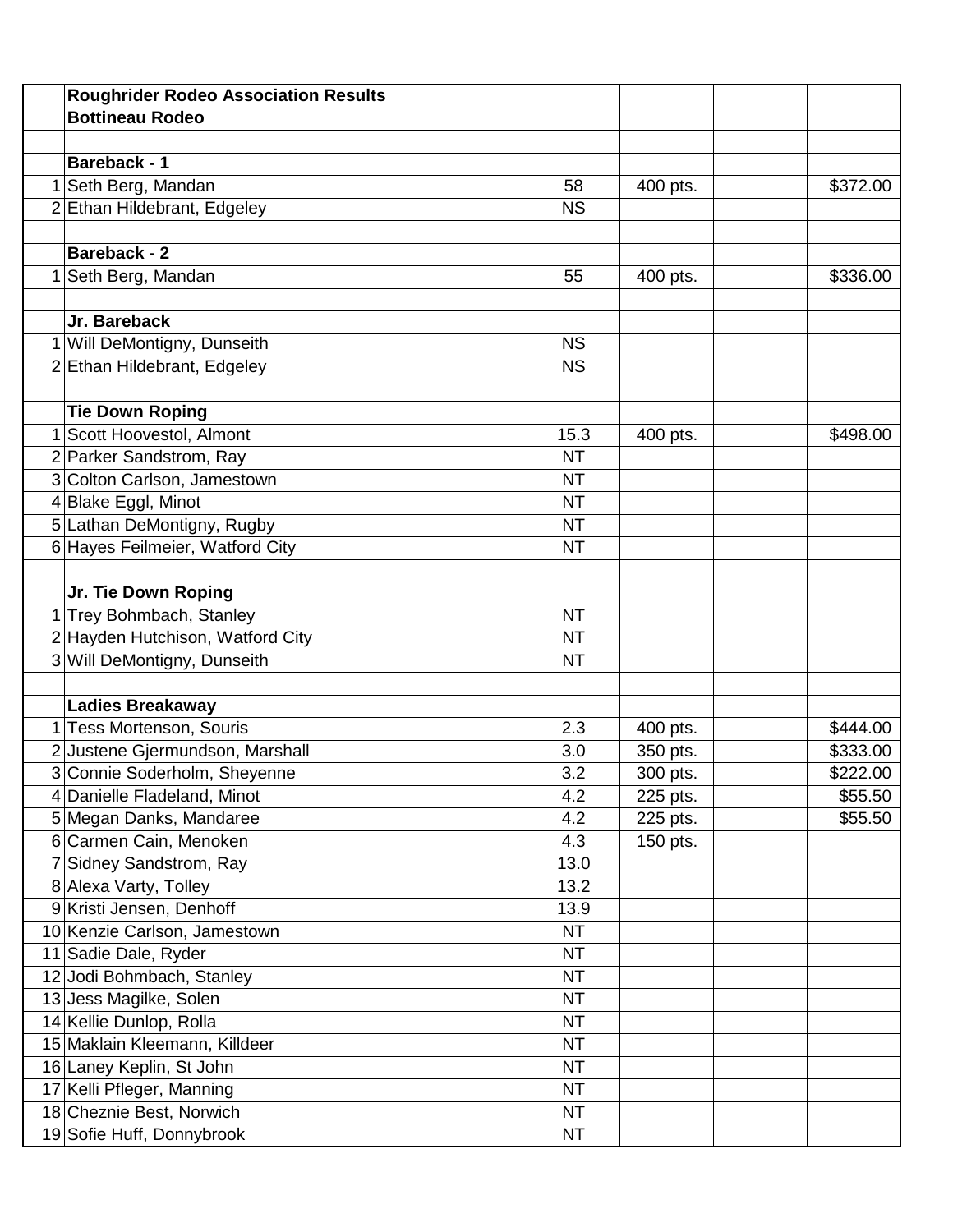|   | 20 Candace Schenk, Parshall     | <b>NT</b> |          |          |
|---|---------------------------------|-----------|----------|----------|
|   | 21 Bonita Hornberger, Blaisdell | <b>NT</b> |          |          |
|   | 22 Clancy Hornberger, Blaisdell | <b>NT</b> |          |          |
|   | 23 Landree Glass, Hebron        | <b>NT</b> |          |          |
|   | 24 Kylie Hildre, Velva          | <b>NT</b> |          |          |
|   | 25 Kathryn Wagner, Westhope     | <b>NT</b> |          |          |
|   | 26 Michelle Shipp, Granville    | <b>NT</b> |          |          |
|   |                                 |           |          |          |
|   | Jr. Breakaway                   |           |          |          |
|   | Adelita Wagner, Westhope        | 3.8       | 400 pts. | 3295.20  |
|   | 2 Sofie Huff, Donnybrook        | 4.3       | 350 pts. | \$221.40 |
|   | 3 Kinley Brandt, Granville      | 5.0       | 300 pts. | \$147.60 |
| 4 | Allie Wolla, Tioga              | 5.5       | 250 pts. | \$73.80  |
|   | 5 Tylie Johnson, New Town       | 5.8       | 200 pts. |          |
|   | 6 Landree Glass, Hebron         | 12.7      | 150 pts. |          |
| 7 | Tana DeMontigny, Dunseith       | 13.9      |          |          |
|   | 8 Mika Guty, York               | <b>NT</b> |          |          |
| 9 | Tyler Zieman, Sheyenne          | <b>NT</b> |          |          |
|   | 10 CeeJay Bohmbach, Stanley     | <b>NT</b> |          |          |
|   | 11 Rayna Mortenson, Souris      | <b>NT</b> |          |          |
|   | 12 Cheznie Best, Norwich        | <b>NT</b> |          |          |
|   | 13 Maklain Kleemann, Killdeer   | <b>NT</b> |          |          |
|   | 14 Rosin Keplin, St John        | <b>NT</b> |          |          |
|   | 15 Abigail Delorme, St John     | <b>NT</b> |          |          |
|   | 16 Clancy Hornberger, Blaisdell | <b>NT</b> |          |          |
|   | 17 Jezimay Watson, Cavalier     | <b>NT</b> |          |          |
|   | 18 Linden Schenk, Parshall      | <b>NT</b> |          |          |
|   | 19 Hattie Varty, Tolley         | <b>NT</b> |          |          |
|   | 20 Alexa Varty, Tolley          | <b>NT</b> |          |          |
|   | 21 Louis Schenk, Parshall       | <b>NT</b> |          |          |
|   | 22 Adam Stute, Bottineau        | <b>NT</b> |          |          |
|   | 23 Jacee Johnson, New Town      | <b>NT</b> |          |          |
|   | 24 Emma Brewer, Stanley         | <b>NT</b> |          |          |
|   | 25 Katie Volk, Pembina          | <b>NT</b> |          |          |
|   | 26 Bergan Jaeger, Towner        | <b>NT</b> |          |          |
|   | 27 Addysen Jaeger, Towner       | <b>NT</b> |          |          |
|   | 28 Shannoah Danks, Mandaree     | <b>NT</b> |          |          |
|   | 29 Kaedyn DeMontigny, Rugby     | <b>NT</b> |          |          |
|   |                                 |           |          |          |
|   | Saddle Bronc - 1                |           |          |          |
|   | Colter Martin, Beulah           | 74        | 400 pts. | \$444.00 |
|   | 2 Kelin Keplin, St John         | <b>NS</b> |          |          |
|   | 3 Ashton Frei, Halliday         | <b>NS</b> |          |          |
| 4 | Rye Johnston, Velva             | <b>NS</b> |          |          |
|   |                                 |           |          |          |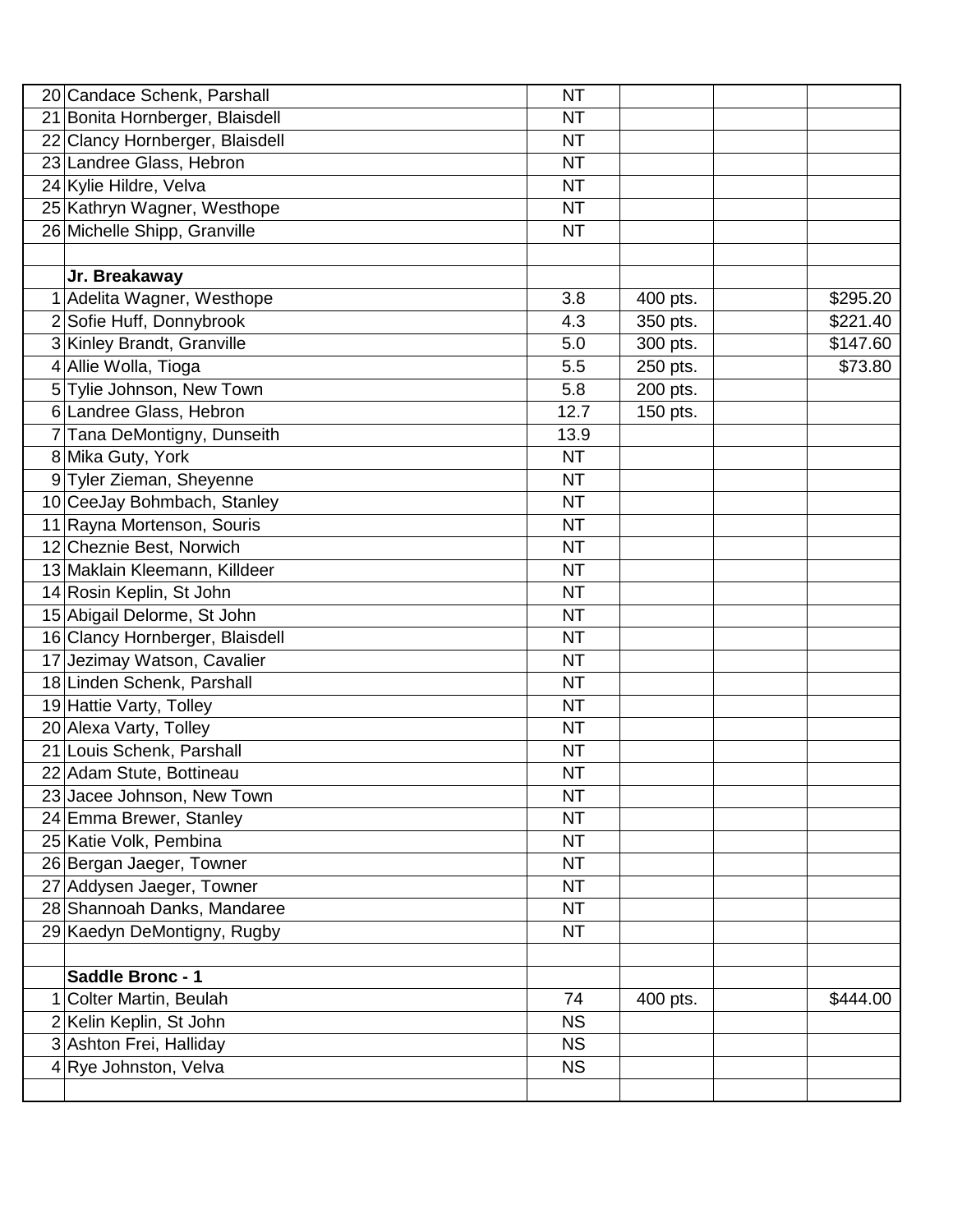|                | Saddle Bronc - 2                 |           |          |          |
|----------------|----------------------------------|-----------|----------|----------|
| 1              | Kelin Keplin, St John            | 62        | 400 pts. | \$372.00 |
|                | 2 Rye Johnston, Velva            | <b>NS</b> |          |          |
|                |                                  |           |          |          |
|                | Jr. Saddle Bronc                 |           |          |          |
|                | Ashton Frei, Halliday            | 60        | 400 pts. | \$169.00 |
|                | 2 Colton Metzger, Towner         | <b>NS</b> |          |          |
|                | 3 Colter Martin, Beulah          | <b>NS</b> |          |          |
|                |                                  | <b>NS</b> |          |          |
|                | <b>Ladies Barrel Race</b>        |           |          |          |
| 1              | Danielle Fladeland, Minot        | 18.028    | 400 pts. | \$462.55 |
|                | 2 Mika Guty, York                | 18.070    | 350 pts. | \$382.80 |
|                | 3 CeeJay Bohmbach, Stanley       | 18.090    | 300 pts. | \$303.05 |
| $\overline{4}$ | Jessica Gjovig, Fortuna          | 18.180    | 250 pts. | \$223.30 |
|                | 5 Carmen Cain, Menoken           | 18.263    | 200 pts. | \$143.55 |
|                | 6 Tylie Johnson, New Town        | 18.327    | 150 pts. | \$79.75  |
|                | 7 Hannah Fredrickson, Granville  | 18.351    | 100 pts. |          |
|                | 8 Korrey Tweed, Pekin            | 18.398    | 50 pts.  |          |
|                | 9 Waylyn Davis, Sheyenne         | 18.508    |          |          |
|                | 10 Nikki Brandt, Granville       | 18.577    |          |          |
|                | 11 Mattie Kuntz, Towner          | 18.632    |          |          |
|                | 12 Kalie Anderson, Carrington    | 18.648    |          |          |
|                | 13 Shelly Effertz, Deering       | 18.669    |          |          |
|                | 14 Kelli Pfleger, Manning        | 18.846    |          |          |
|                | 15 Jennifer Jensen, Norwich      | 18.907    |          |          |
|                | 16 Shian Hoyt, Binford           | 18.948    |          |          |
|                | 17 Sadie Dale, Ryder             | 18.974    |          |          |
|                | 18 Michelle Shipp, Granville     | 19.084    |          |          |
|                | 19 Lacy Fox, Cannonball          | 19.427    |          |          |
|                | 20 Kylie Hildre, Velva           | 19.480    |          |          |
|                | 21 Lynnette Cogdill, Souris      | 19.482    |          |          |
|                | 22 LeAnn Billadeau, Parshall     | 19.664    |          |          |
|                | 23 Laney Keplin, St John         | 19.705    |          |          |
|                | 24 Amy Newman, Stanley           | 19.801    |          |          |
|                | 25 Mariah Anderson, Hamar        | 20.011    |          |          |
|                | 26 Saige Feilmeier, Watord City  | 20.549    |          |          |
|                | 27 Emily Beck, Fessenden         | 20.668    |          |          |
|                | 28 Emily Feilmeier, Watford City | 20.833    |          |          |
|                | 29 Connie Soderholm, Sheyenne    | 24.012    |          |          |
|                | 30 Jezimay Watson, Cavalier      | 24.048    |          |          |
|                | 31 Amy Guttormson, Velva         | 24.101    |          |          |
|                | 32 Kendra Hoovestol, Almont      | 28.456    |          |          |
|                | 33 Dani Christianson, Rugby      | 28.772    |          |          |
|                | 34 Tess Mortenson, Souris        | 33.705    |          |          |
|                | 35 Briana Dazell, Stanley        | <b>NT</b> |          |          |
|                |                                  |           |          |          |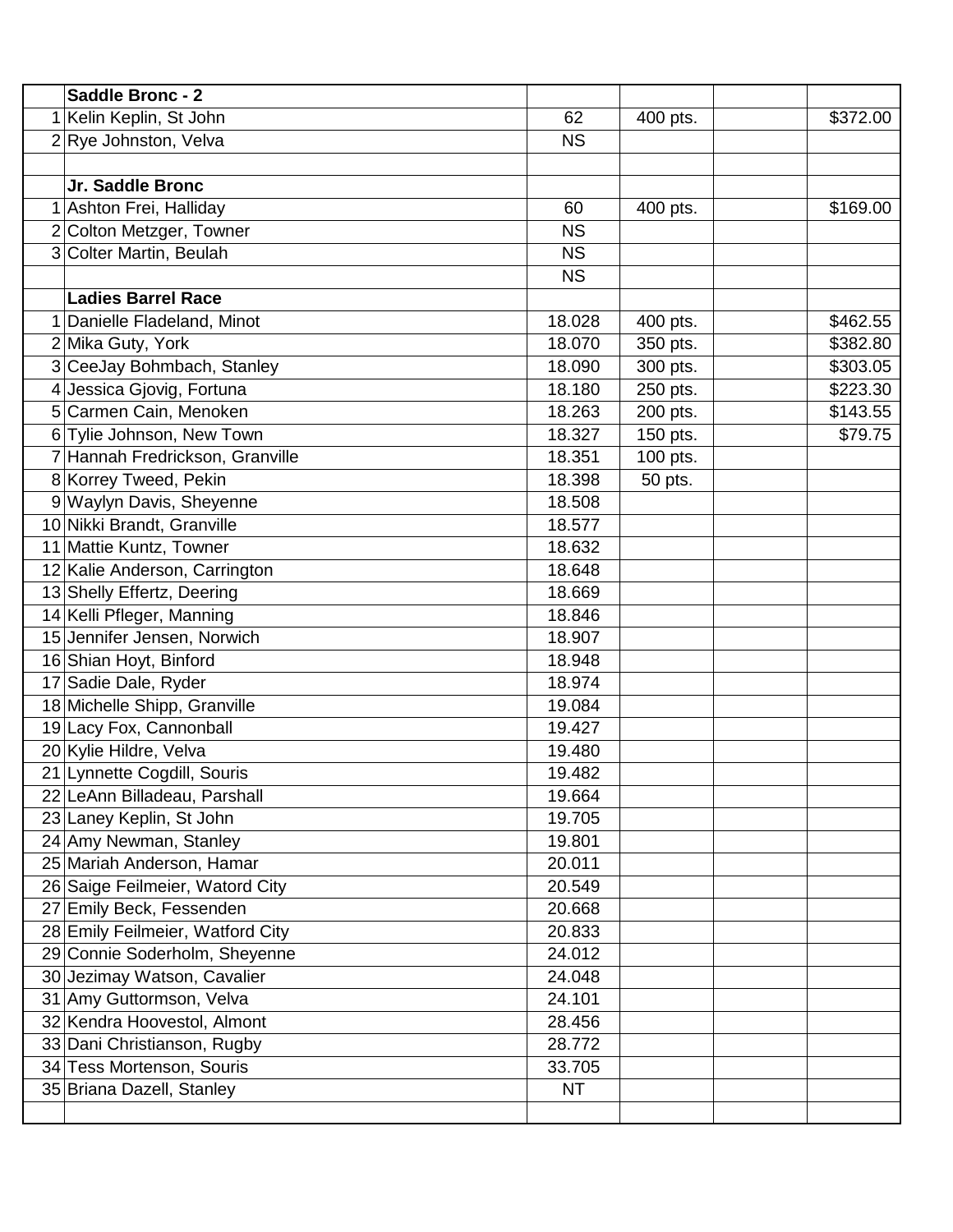| Jr. Barrel Race                 |           |          |          |
|---------------------------------|-----------|----------|----------|
| Sam Melling, West Fargo         | 18.180    | 400 pts. | \$260.80 |
| 2 Mackenzie Miller, McHenry     | 18.476    | 350 pts. | \$195.60 |
| 3 Bergan Jaeger, Towner         | 18.592    | 300 pts. | \$130.40 |
| 4 Alexa Varty, Tolley           | 18.712    | 250 pts. | \$65.20  |
| 5 Bailee Hager, Karlsruhe       | 18.801    | 200 pts. |          |
| 6 Maklain Kleemann, Killdeer    | 18.821    | 150 pts. |          |
| Katie Volk, Pembina             | 18.927    |          |          |
| 8 Linden Schenk, Parshall       | 18.934    |          |          |
| 9 Rayna Mortenson, Souris       | 18.993    |          |          |
| 10 Sidney Sandstrom, Ray        | 19.180    |          |          |
| Sofie Huff, Donnybrook<br>11    | 19.329    |          |          |
| 12 Molly Lund, Ross             | 19.337    |          |          |
| 13 Kendra Leier, Orrin          | 19.822    |          |          |
| 14 Shyla Jorgenson, Powers Lake | 20.192    |          |          |
| 15 Emma Brewer, Stanley         | 20.339    |          |          |
| 16 Jezimay Watson, Cavalier     | 20.609    |          |          |
| 17 Jade Alkire, Parshall        | 20.622    |          |          |
| 18 Shannoah, Danks, Mandaree    | 20.739    |          |          |
| 19 Allie Wolla, Tioga           | 23.990    |          |          |
| 20 Cheznie Best, Norwich        | 24.079    |          |          |
| 21 Kaitlyn Potter, Souris       | 25.582    |          |          |
| 22 Abigail Delorme, St John     | 27.706    |          |          |
| 23 Kaedyn DeMontigny, Rugby     | 29.305    |          |          |
|                                 |           |          |          |
| <b>Novice Barrel Race</b>       |           |          |          |
| Kinley Brandt, Granville        | 18.264    | 400 pts. | \$200.00 |
| Cassidy Hutchison, Watford City | 19.071    | 350 pts. | \$150.00 |
| 3 Addysen Jaeger, Towner        | 19.179    | 300 pts. | \$100.00 |
| <b>Gentry Hoovestol, Almont</b> | 19.427    | 250 pts. | \$50.00  |
| 5 Jacee Johnson, New Town       | 19.636    | 200 pts  |          |
| 6 Hattie Varty, Tolley          | 19.888    | 150 pts. |          |
| Hayden Jaeger, Towner           | 20.080    |          |          |
| 8 Cee Cee Guttormson, Velva     | 20.237    |          |          |
| 9 Macy Billadeau, Parshall      | 21.137    |          |          |
| 10 Kinley Shipp, Granville      | 23.801    |          |          |
| 11 Braylee Billadeau, Parshall  | 24.475    |          |          |
| 12 Riley Frei, Halliday         | 25.263    |          |          |
| 13 Molly Billadeau, Parshall    | 25.523    |          |          |
| 14 Kallie Fredrickson, Upham    | 26.453    |          |          |
| 15 Kaisley Fox, Cannonball      | 26.780    |          |          |
| 16 Brook Wagner, Westhope       | 27.392    |          |          |
| 17 Kamea Bowers, Souris         | 30.842    |          |          |
| 18 Maci Wagner, Westhope        | 34.338    |          |          |
| 19 Landri Hoovestol, Almont     | <b>NT</b> |          |          |
| 20 Jelani Wallace, Fargo        | <b>NT</b> |          |          |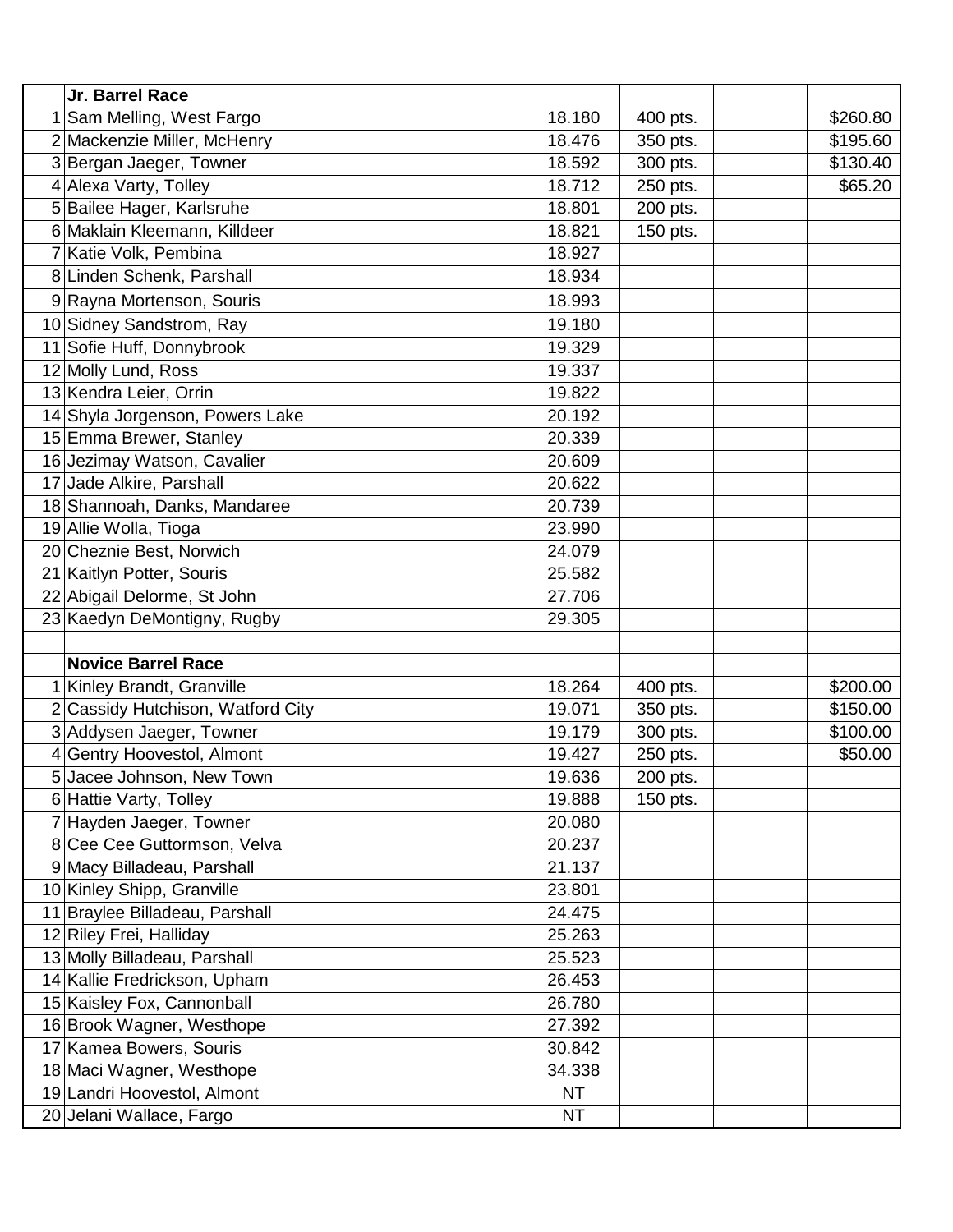|   | <b>Steer Wrestling</b>                                      |           |          |          |                   |
|---|-------------------------------------------------------------|-----------|----------|----------|-------------------|
| 1 | <b>Parker Sandstrom, Ray</b>                                | 7.2       | 400 pts. |          | \$219.60          |
|   | 2 Trey Bohmbach, Stanley                                    | 14.6      | 350 pts. |          | \$146.40          |
|   |                                                             |           |          |          |                   |
|   | Jr. Steer Wrestling                                         |           |          |          |                   |
| 1 | <b>Trey Bohmbach, Stanley</b>                               | 6.1       | 400 pts. |          | \$122.00          |
|   |                                                             |           |          |          |                   |
|   | Jr. Bull Riding                                             |           |          |          |                   |
|   | Grady Idland, Fort Totten                                   | <b>NS</b> |          |          |                   |
|   |                                                             |           |          |          |                   |
|   | <b>Ladies Goat Tying</b>                                    |           |          |          |                   |
|   | Danielle Fladeland, Minot                                   | 8.3       | 400 pts. |          | \$154.00          |
|   | 2 Tess Mortenson, Souris                                    | 8.5       | 350 pts. |          | \$115.50          |
|   | 3 Cale Redlin, Woodworth                                    | 8.7       | 300 pts. |          | \$77.00           |
|   | 4 Kenzie Carlson, Jamestown                                 | 9.9       | 250 pts. |          | \$38.50           |
|   | 5 Brynn Hartje, Walhalla                                    | 14.9      | 200 pts. |          |                   |
|   |                                                             |           |          |          |                   |
|   | Jr. Goat Tying                                              |           |          |          |                   |
|   | Jezimay Watson, Cavalier                                    | 7.9       | 400 pts. |          | \$174.40          |
|   | 2 Cale Redlin, Woodworth                                    | 8.0       | 350 pts. |          | \$130.80          |
|   | 3 Rayna Mortenson, Souris                                   | 8.7       | 300 pts. |          | \$87.20           |
|   | 4 Linden Schenk, Parshall                                   | 9.1       | 250 pts. |          | \$43.60           |
|   | 5 Louis Schenk, Parshall                                    | 10.6      | 200 pts. |          |                   |
|   | 6 Adelita Wagner, Westhope                                  | 11.3      | 150 pts. |          |                   |
|   | 7 Tylie Johnson, New Town                                   | 11.5      |          |          |                   |
|   | 8 Allie Wolla, Tioga                                        | 12.0      |          |          |                   |
|   | 9 Cassidy Hutchison, Watford City                           | 14.9      |          |          |                   |
|   | 10 Rylee Wagner, Westhope                                   | 16.4      |          |          |                   |
|   | 11 Abigail Delorme, St John                                 | 18.2      |          |          |                   |
|   | 12 Maklain Kleemann, Killdeer                               | <b>NT</b> |          |          |                   |
|   | 13 Jacee Johnson, New Town                                  | <b>NT</b> |          |          |                   |
|   | 14 Hannah Stute, Bottineau                                  | <b>NT</b> |          |          |                   |
|   |                                                             |           |          |          |                   |
|   | <b>Team Roping</b>                                          |           |          |          | <b>Per Person</b> |
|   | 1 Tucker Dale, Ryder - Jesse Fredrickson, Upham             | 6.3       | 400 pts. | 400 pts. | \$418.40          |
|   | 2 Chris Arnold, Denhoff - Kyle Jensen, Denhoff              | 7.5       | 350 pts. | 350 pts. | \$313.80          |
|   | 3 Jed Bohmbach, Stanley - Trey Bohmbach, Stanley            | 7.6       | 300 pts. | 300 pts. | \$209.20          |
|   | 4 Hayden Hutchison, Watford City - Jerome Hutchison, Watfor | 14.3      | 250 pts. | 250 pts. | \$104.60          |
|   | 5 Kellie Dunlop, Rolla - Dani Fladeland, Minot              | 16.6      | 200 pts. | 200 pts. |                   |
|   | 6 Scott Hoovestol, Almont - Wylie Shearer, Parshall         | 21.6      | 150 pts. | 150 pts. |                   |
|   | 7 Kelly Eggl, Minot - Dan Frank, Mandan                     | 22.8      |          |          |                   |
|   | 8 Preston Billadeau, Parshall - Taylor Brower, Parshall     | NT.       |          |          |                   |
|   | 9 Jamie Fredrickson, Granville - Wyett Magilke, Solen       | NT.       |          |          |                   |
|   | 10 Adam Stute, Bottineau - Patrick Monson, Bottineau        | <b>NT</b> |          |          |                   |
|   | 11 Colton Carlson, Jamestown - Greg Carlson, Jamestown      | <b>NT</b> |          |          |                   |
|   | 12 AJ Zieman, New Rockford - Nate Zieman, Sheyenne          | NT        |          |          |                   |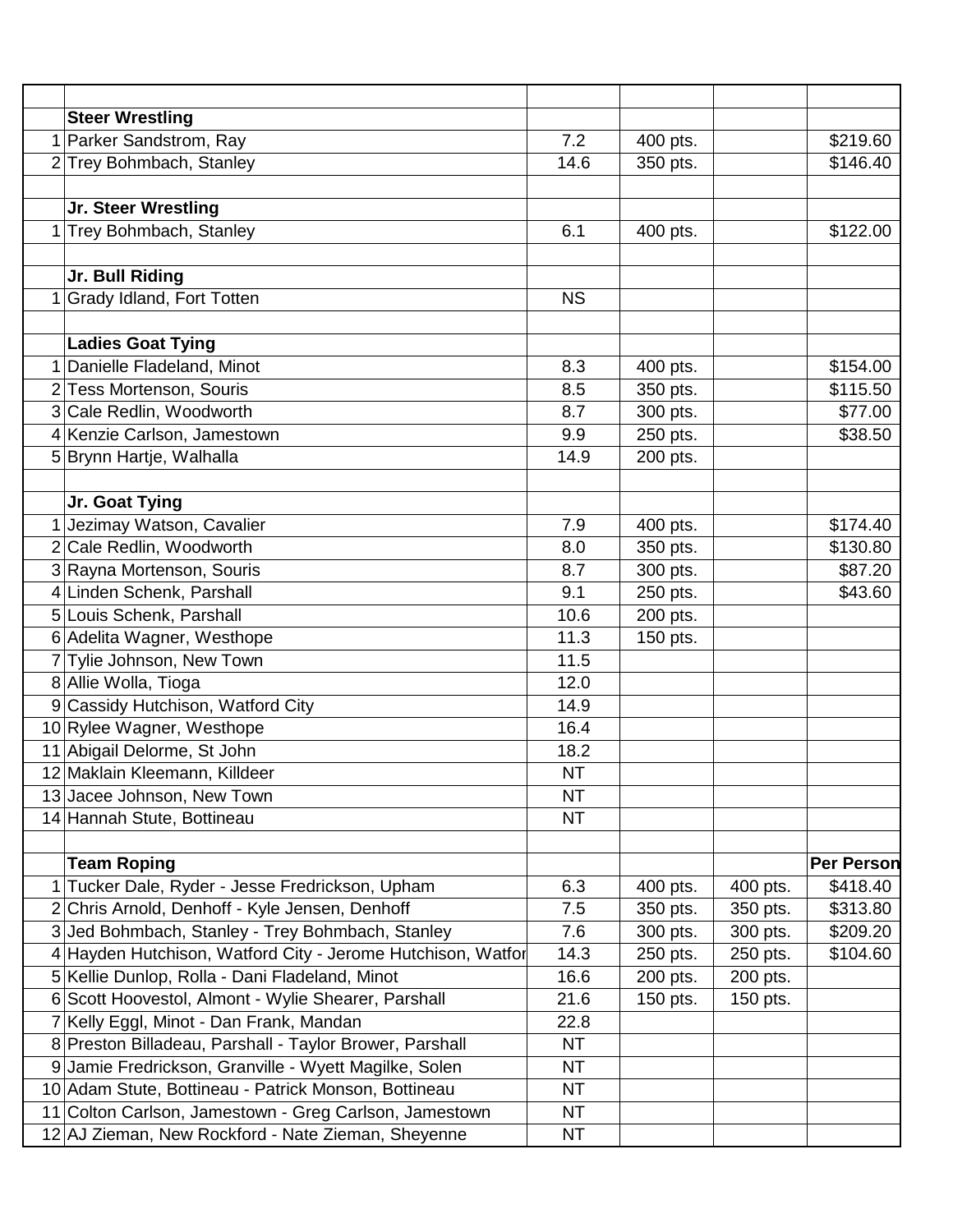|                 | 13 Jason Jensen, Norwich - Casey Kvamme, Voltaire             | <b>NT</b> |          |          |                   |
|-----------------|---------------------------------------------------------------|-----------|----------|----------|-------------------|
|                 | 14 Mervin Packineau, Parshall - Toby Delorme, Parshall        | <b>NT</b> |          |          |                   |
|                 | 15 Randy Baker, New Town - Francisco Carbajal, Tappen         | <b>NT</b> |          |          |                   |
|                 | 16 Dude Varty, Minot - Marty Hildre, Velva                    | <b>NT</b> |          |          |                   |
|                 |                                                               |           |          |          |                   |
|                 | <b>Novice Steer Riding</b>                                    |           |          |          |                   |
|                 | Easton Beeter, Minot                                          | <b>NS</b> |          |          |                   |
|                 | 2 Jelani Wallace, Fargo                                       | <b>NS</b> |          |          |                   |
|                 |                                                               |           |          |          |                   |
|                 | <b>Bull Riding - 1</b>                                        |           |          |          |                   |
|                 | <b>Treven Coonradt, Minot</b>                                 | 77        | 400 pts. |          | \$516.00          |
|                 | 2 Brody Nelson, Minot                                         | <b>NS</b> |          |          |                   |
| 3               | Seth Berg, Mandan                                             | <b>NS</b> |          |          |                   |
| 4               | Carson Houser, McClusky                                       | <b>NS</b> |          |          |                   |
| 5               | Steven Marion, Minot                                          | <b>NS</b> |          |          |                   |
|                 | 6 Sklyer Hamilton, Minot                                      | <b>NS</b> |          |          |                   |
|                 |                                                               |           |          |          |                   |
|                 | <b>Bull Riding - 2</b>                                        |           |          |          |                   |
| 1               | Treven Coonradt, Minot                                        | 72        | 400 pts. |          | \$444.00          |
|                 | 2 Brody Nelson, Minot                                         | <b>NS</b> |          |          |                   |
|                 | 3 Carson Houser, McClusky                                     | <b>NS</b> |          |          |                   |
|                 | <b>Steven Marion, Minot</b>                                   | <b>NS</b> |          |          |                   |
|                 |                                                               |           |          |          |                   |
|                 | <b>Mixed Team Roping</b>                                      |           |          |          | <b>Per Person</b> |
|                 | CeeJay Bohmbach, Stanley - Jed Bohmbach, Stanley              | 11.4      | 400 pts  |          | \$255.60          |
|                 | 2 Randy Baker, New Town - Jim Baker, New Town                 | 13.1      | 350 pts. | 350 pts. | \$191.70          |
|                 | 3 Randy Baker, New Town - Francisco Carbajal, Tappen          | 14.0      | 300 pts. | 300 pts. | \$127.80          |
|                 | 4 Kelsey Hutchison, Watford City - Hayden Hutchison, Watford  | 14.3      | 250 pts. | 250 pts. | \$63.90           |
|                 | 5 Adam Stute, Bottineau - Carson Hildre, Velva                | 22.7      | 200 pts. | 200 pts. |                   |
|                 | 6 Adam Stute, Bottineau - Patrick Monson, Bottineau           | 22.9      | 150 pts. |          |                   |
|                 | 7 Kellie Dunlop, Rolla - Will DeMontigny, Dunseith            | <b>NT</b> |          |          |                   |
|                 | 8 Laney Keplin, St John - Kyle Keplin, St John                | <b>NT</b> |          |          |                   |
|                 | 9 Rayna Mortenson, Souris - Tess Mortenson, Souris            | <b>NT</b> |          |          |                   |
|                 | 10 Cassidy Hutchison, Watford City - Jerome Hutchison, Watfol | <b>NT</b> |          |          |                   |
| 11              | CeeJay Bohmbach, Stanley - Trey Bohmbach, Stanley             | <b>NT</b> |          |          |                   |
|                 | 12 Sadie Dale, Ryder - Tucker Dale, Ryder                     | <b>NT</b> |          |          |                   |
|                 | 13 Rosin Keplin, St John - Kyle Keplin, St John               | <b>NT</b> |          |          |                   |
|                 | 14 Kelsie Hutchison, Watford City - Jerome Hutchison, Watford | <b>NT</b> |          |          |                   |
|                 |                                                               |           |          |          |                   |
|                 | 15 Hayden Hutchison, Watford City - Trey Bohmbach, Stanley    | <b>NT</b> |          |          |                   |
|                 | 16 Rayna Mortenson, Souris - Will DeMontigny, Dunseith        | <b>NT</b> |          |          |                   |
|                 | 17 Kellie Dunlop, Rolla - Evan Herman, Rolla                  | <b>NT</b> |          |          |                   |
|                 | 18 Tana DeMontigny, Dunseith - Tess Mortenson, Souris         | <b>NT</b> |          |          |                   |
|                 | 19 Rosin Keplin, St John - Laney Keplin, St John              | <b>NT</b> |          |          |                   |
| 20 <sub>l</sub> | Casey Kvamme, Voltaire - Jason Jensen, Norwich                | NT        |          |          |                   |
|                 | 21 Linden Schenk, Parshall - Ron Schenk, Parshall             | <b>NT</b> |          |          |                   |
|                 | 22 Travis Hornberger, Blaisdell - Shane Lemer, Berthold       | <b>NT</b> |          |          |                   |